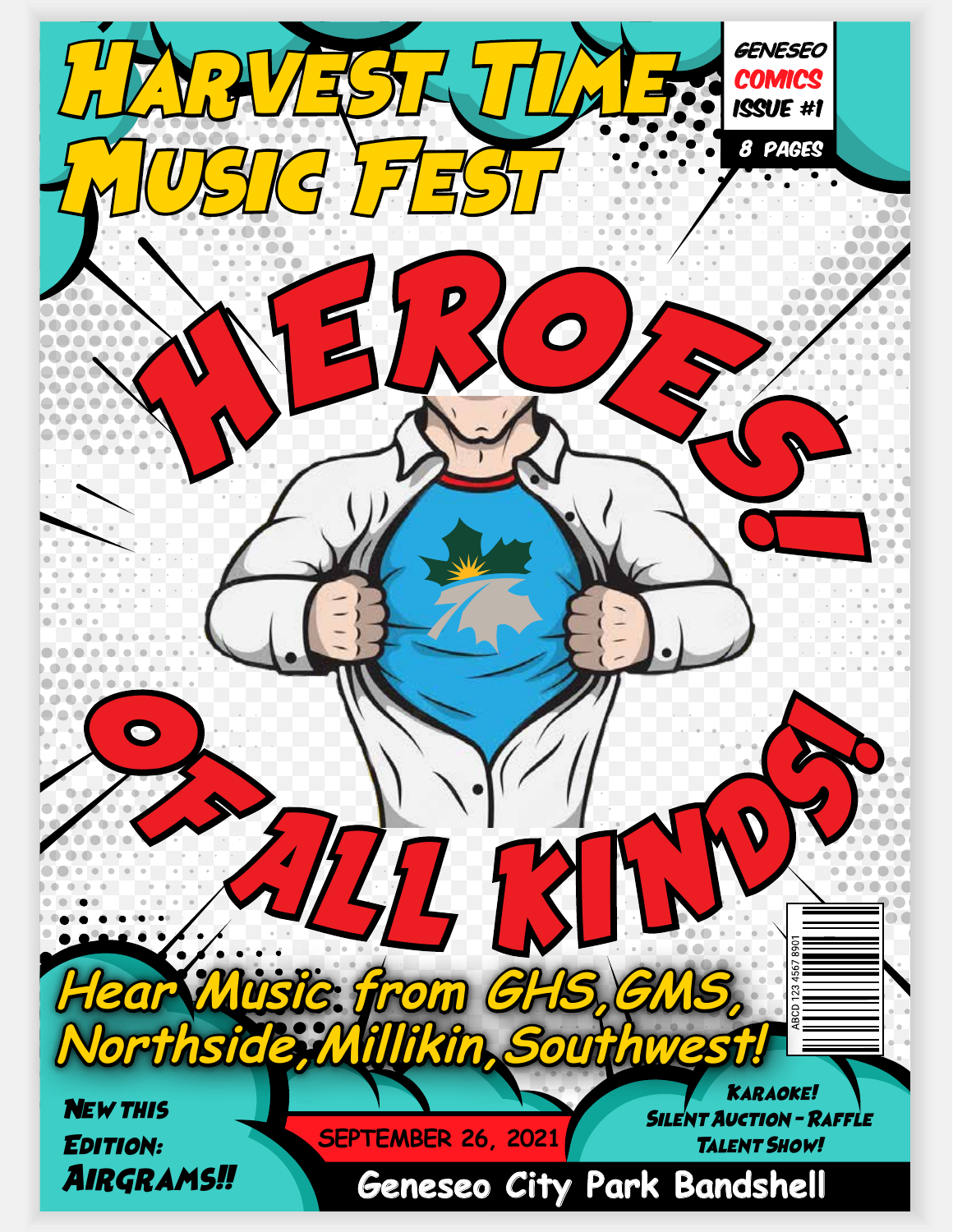

# *HARVEST MUSIC FESTIVAL*

September 26, 2021 | Geneseo City Park Band Shell, Geneseo, Illinois

Volunteer Coordinator: Nitzy Bull

Saturday Traffic/Facilities: TJ & Shelley Splear

Competition/Critique: Scott & Julie Durian

Saturday Concessions: Jennifer Johnson

Hospitality Coordinator: Andrea Hogue

Airgrams: Jen Ulam

Sunday Traffic/Facilities: Olivia Melton

Sunday Concessions: Kym Johnson

Auction/Small Raffle: Nicole Freadhoff

Harvest Music Fest Chairs: Valerie & Marshall Plumley Kirsten & Jamie Jorgensen

Treasurers: Bryce Henderson Kate Davis Jennifer Johnson

Program: James Schmedding Larry Lord

Publicity: Jennifer Schmedding Jennifer Ulam

 Ron & Brenda Hallendorf Amaya Ellis Derek Betcher

Sharon Neumann



Download this Program and get updated information

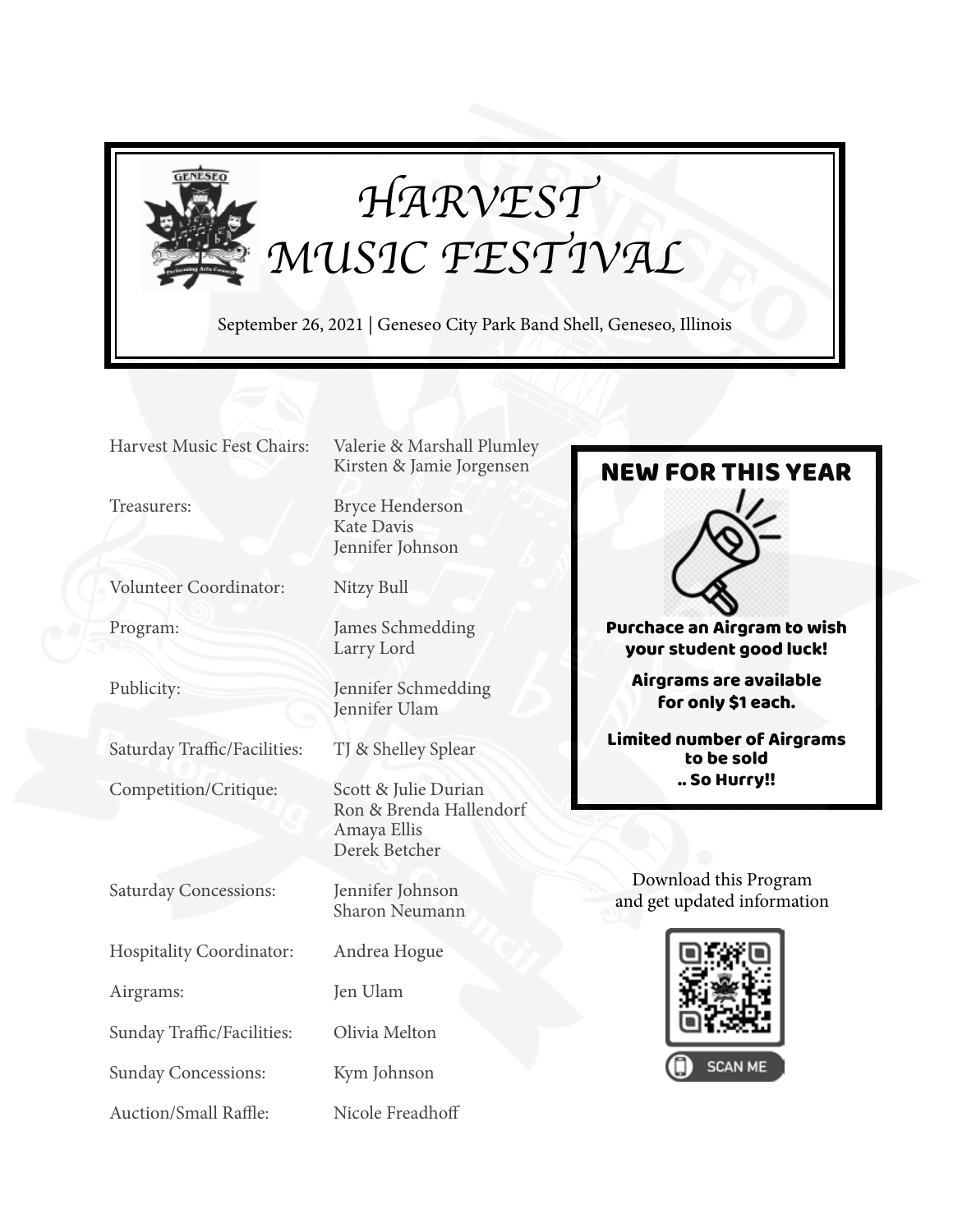# *1:00 p.m. to 1:30 p.m. – Middle School Choirs*

Director: Amy Croft Accompanist: Janis Longbons

#### **7th Grade Middle School Choir**

"Cantar!" by Jay Althouse "Vidalita" arr. Diana Saez

### **8th Grade Middle School Choir**

"Non, Nobis Domine" by Rosephanye Powell arr. William C. Powell

#### **8th Grade Middle School Swing Choir**

"When You're Smiling" arr. Jay Althouse "Feeling Good" arr. Alan Billingsley

# *2:00 p.m. to 2:30 p.m. – High School Choirs*

Director: Stephen LaCroix Part-Time Instructor/Accompanist: Pam Edwards

### **Freshmen High School Choral**

"Barbara Allen" (English Folk Song) arr. Lina Steen Spevacek "Kwela Dwela" (Sotho & Zulu Traditional Song) arr. by Univ. of Pretoria Youth Choir

### **Sophomore High School Choir**

"Sing We and Chant It" by Thomas Morley arr. Russell Robinson "Afton Water" (Scottish Traditional) arr. Alexander L'Estrange

#### **Junior/Senior High School Choir**

"Daemon Irrepit Callidus" by Gyorgy Orban "Arirang" (Traditional Korean) arr. Hyo-Won Woo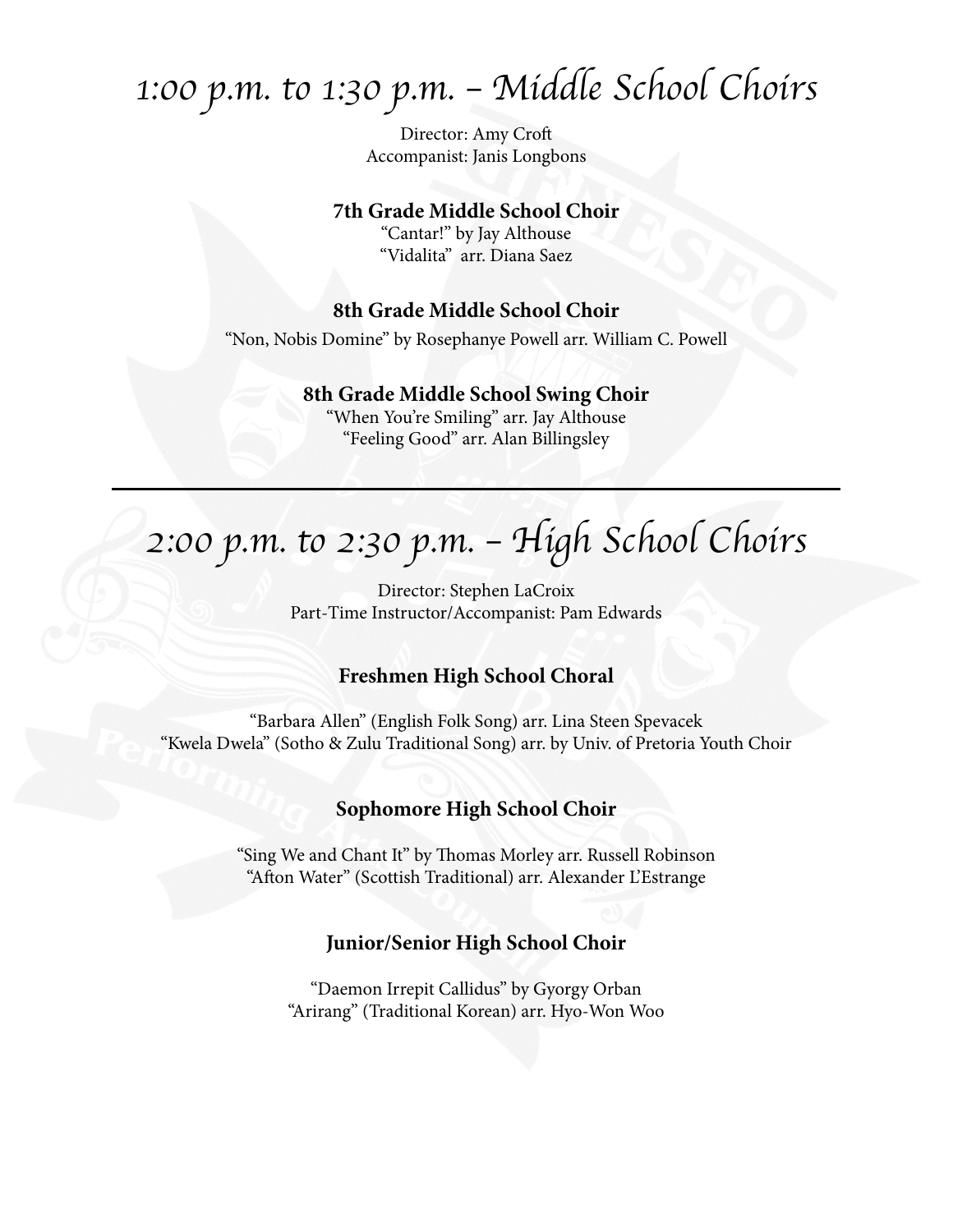# *3:00 p.m. to 4:00 p.m. – Talent Show*

Thanks to everyone who tried out for our Harvest Talent Show. Congratulation to the Winner / Performers from each school.

### **Millikin Elementary School**

Kinslee Westfall "Little Do You Know"

> Landon French "Memphis Blues"

## **Northside Elementary School**

Suzie Neumann "Born to Entertain"

Join James Jorgensen from Most Wanted Productions Property And Park Gazebo Center of the winning There will be prizes for the winners!

Easton Sigwalt "Easton Sigwalt and the Magic Staff"

### **Southwest Elementary School**

Charlize Wachtel "Music Box Dancer"

### **Geneseo Middle School**

Owen Finegan "Spanish Dance"

Carter French "Waltz in E Minor"

## **Geneseo High School**

Jonathan Widger "Entomoloty"

Addie Jorgensen "Chasing Pavements"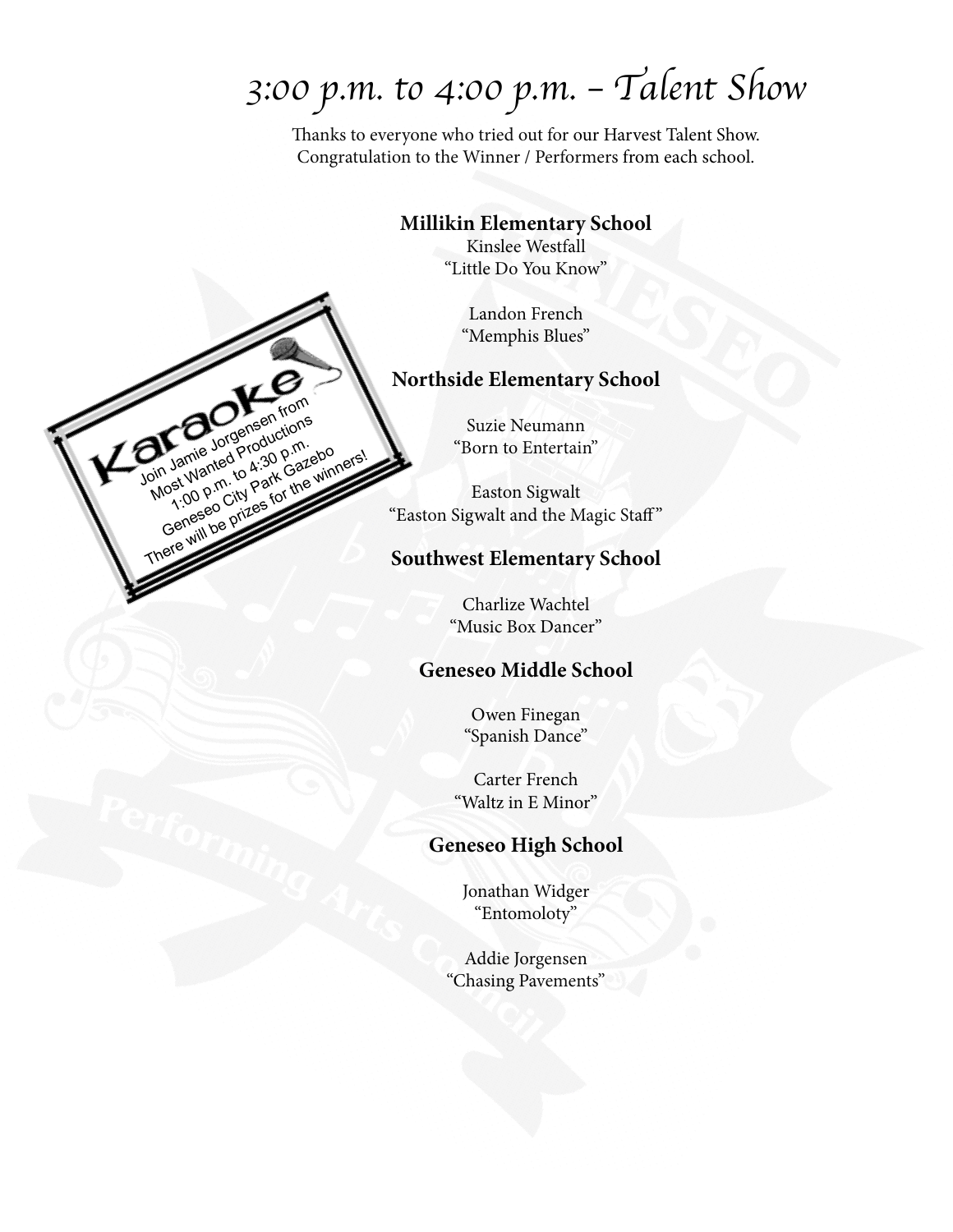# *4:30 p.m. Finale Concert– Heroes*

"Brave" by Sara Bareilles & Jack Antonoff arr. Audrey Snyder – **All**

"Something Just Like This" by The Chainsmokers & ColdPlay arr. Mark Brymer – **Elementary**

"Radioactive" by Daniel Reynolds, Benjamin McKee, Daneil Sermon, Alexander Grant, and Josh Mosser arr. Mark Brymer – **6th Grade**

"One Call Away" by Charlie Puth arr. Mac Huff – **Freshmen Chorale**

"Eye of the Tiger" by Frankie Sullivan III and Jim Peterik arr. Eric Van Cleave – **8th Grade**

"Fight Song" by Rachel Platten and Dave Bassett arr. Roger Emerson – **Elementary**

"Rise Up" by Cassanndra Batie and Jennifer Decilveo arr. Mac Huff – **7th Grade**

"Just One Person" (from *Snoopy*) by Larry Grossman arr. Mark Brymer – **Sophomore Concert Choir**

"The Wind Beneath My Wings" by Larry Henley and Jeff Silbar arr. Roger Emerson – **6th Grade**

"When You Believe" (from *The Prince of Egypt*) by Stephen Schwartz arr. Audrey Snyder and John Moss – **Elementary**

"Go the Distance" by Alan Menden arr. John Leavitt – **8th Grade**

"Stronger" by Greg Kurstin, Jorgen Elofsson, David Gamson, and Alexandra Tamposi arr. Anders and Peer Astrom – **7th Grade**

"Zero to Hero" (from *Hercules*) by Alan Menken and David Zippel arr. Alan Billingsley – **Elementary Choir**

"There's a Hero" by Don Cook and John Jarvis arr. C.C. Miller – **High School Choirs**

"Jukebox Hero" by Foreigner / Mick Jones and Lou Gramm – **7 - 12 Bass**

"Holding Out for a Hero" by Bonnie Tyler and Paul Lanford – **7 - 12 Treble**

"The Greatest American Hero" arr. Anita Kerr – **High School 9 - 12**

**Closer**

"Song for the Unsung Hero" by Joseph Martin – **All**

| Geneseo High School:   | Stephen LaCroix, Director<br>Pam Edwards, Part-time Instructor/Accompanist |
|------------------------|----------------------------------------------------------------------------|
| Geneseo Middle School: | Amy Croft, Director<br>Janis Longbons, Accompanist                         |
| Millikin Elementary:   | Christine Rogers, Director                                                 |
| Northside Elementary:  | Julie Winter, Director                                                     |
| Southwest Elementary:  | Michael Eckwall, Director                                                  |
| Sound Technician:      | Larry Lord, Manager Performing Arts Center                                 |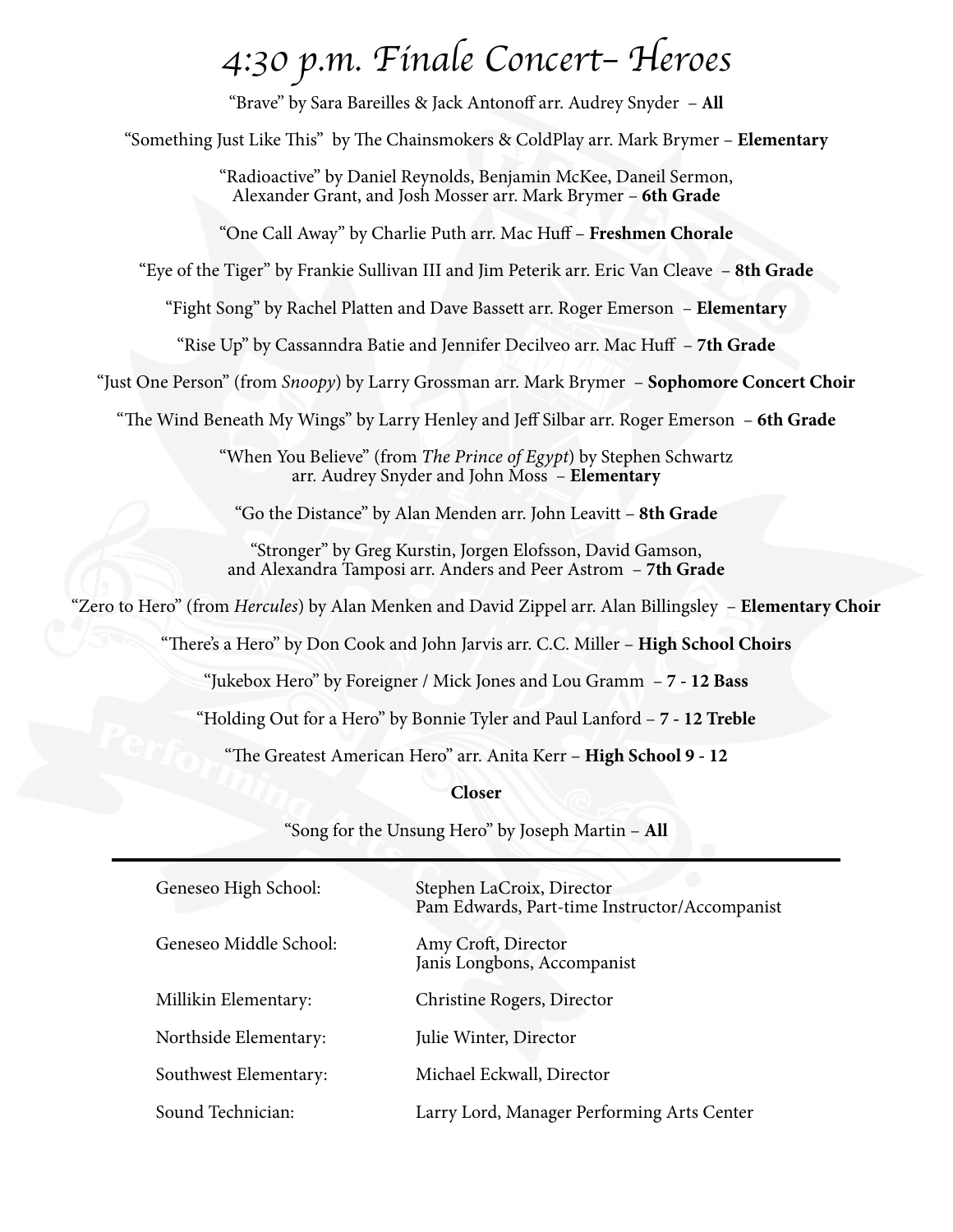# **LARGE RAFFLE**

Tickets on sale at the GPAC table until the drawing at 4:00 p.m.

**1st PRIZE** Free Groceries for 1 year (\$5,200 value) Sponsored by Fareway of Geneseo.

#### **2nd PRIZE**

50" 4K Dolby Vision Visio TV, Sony 4K UHD Blu-Ray/DVD Player, Lenovo Ideapad, Accessories, Canon Wireless Printer (\$1000 value). Sponsored by The Geneseo Foundation.

#### **3rd PRIZE**

Nintendo Switch, Headset, Case, \$50 Nintendo Gift Card. (\$450 value) Sponsored by Central Bank and Eye Surgeons Associates.

1 ticket = \$10 | 3 tickets = \$20 (3 for price of 2) | 12 tickets = \$60 (Best value - \$5 each)

Student who sells most raffle tickets will receive a **\$50 gift card from Griggs Music.** Student who sells second most raffle tickets will receive a **\$25 gift card from Casey's.** Student who sells third most raffle tickets will receive a **\$15 gift card from Walmart**.

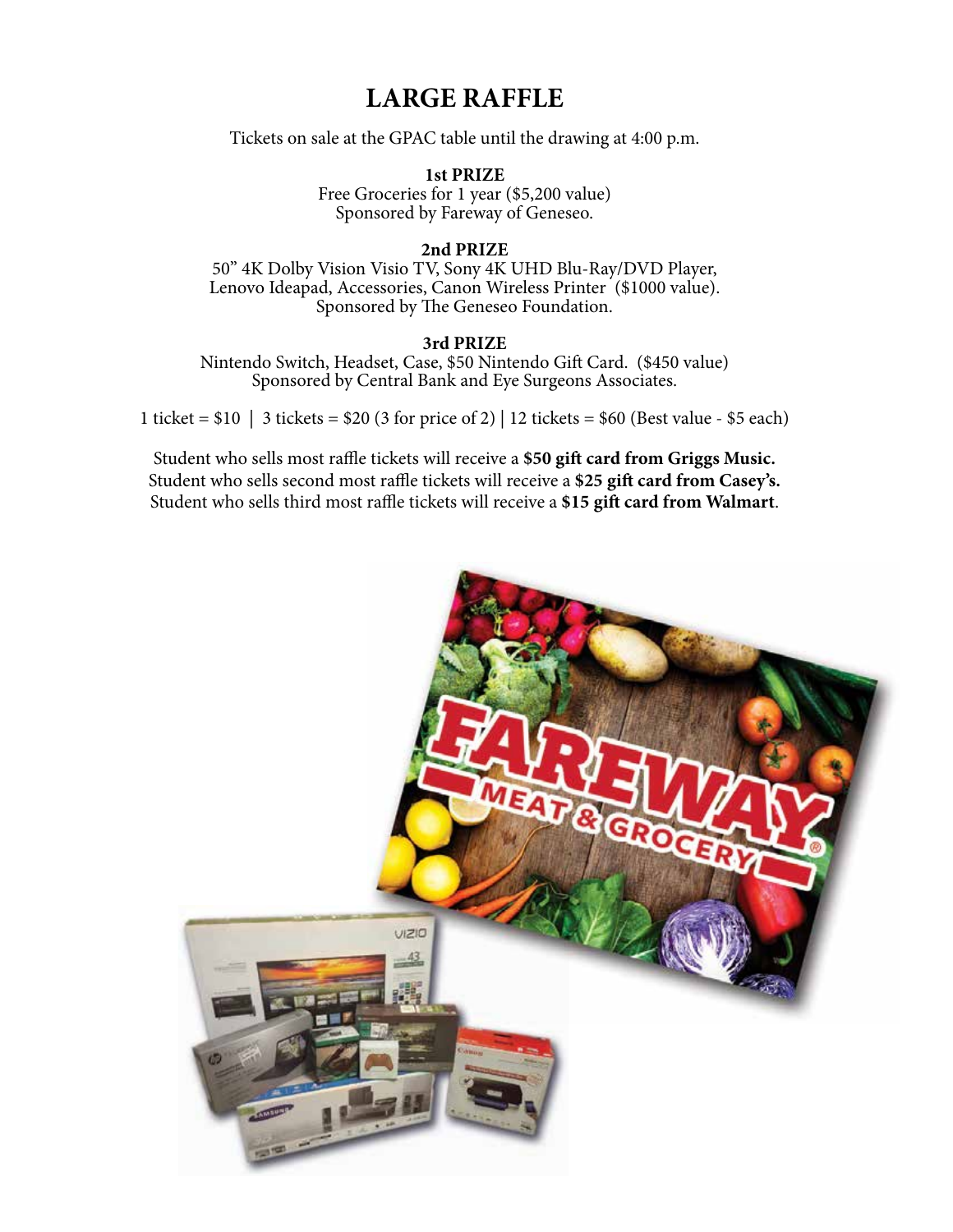# THANK YOU for your support!















# THANK YOU to the following organizations for their support of our fine arts programs.

**<sup>6</sup> Kiwanis** GENESEO Ε **FOUNDATION** 

Vehicles used for Logistics and Guest Courtesy compliments of:

GHS Athletic Department Mike and Christi Marxen Dave and Jen Ulam

Ron and Brenda Hallendorff Durian Builders Bob Johnson Construction

Prairie State Tractor Chad and Jennifer Weinzierl

We could not do this without the help of these other local businesses/contributors:

Fareway Dr. Aaron Wachtel Vision Source Donald & Maureen Ford Geneseo Foundation Eye Surgeons Associates Union Federal

Farmer's National Bank Central Bank Hanford Insurance Hazelwood Homes Stackhouse Moore Mark Young Doug & Melanie Curran Daniels Family Dentistry Jo - Carroll Engergy Geneseo Veterinary Service Wyffels Hybrids Griggs Music Vorac Pharmacy

Special THANKS to those who help make this Marching Band Classic possible including:

Maple City Band, City of Geneseo (public works & police dept), Congregational Church, First Lutheran Church, Geneseo High School Athletic Department, Geneseo School District Faculties Staff, Geneseo MS/HS PTA, Most Wanted Productions, GPAC volunteers & chairmen, Geneseo MS/HS custodians, Walmart, Special Kneads Bakery, Jewel's Home Made Ice Cream, Keith Kennett, Channel 50, Larry and Lorrie Lord.